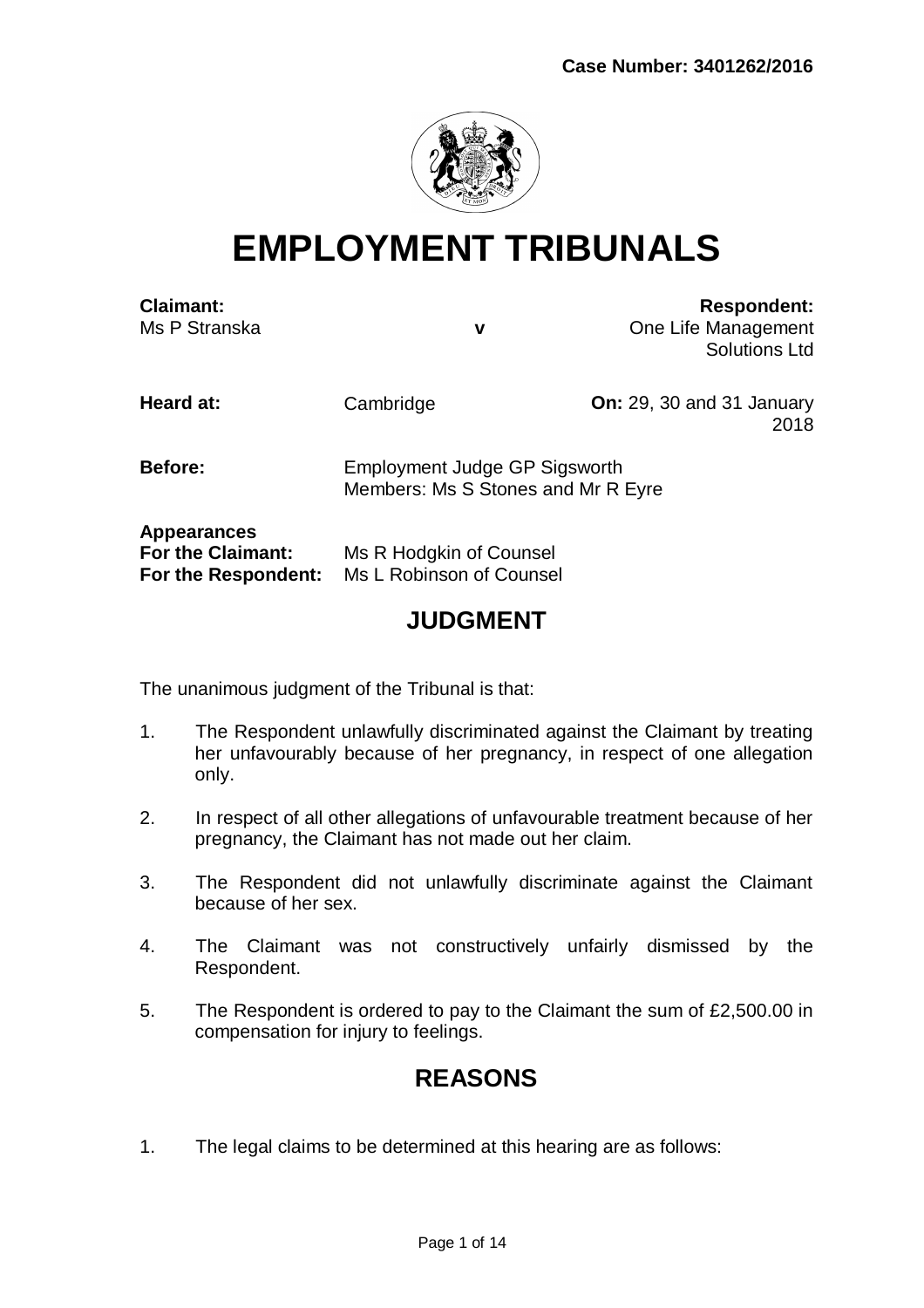- 1.1 Unfavourable treatment because of pregnancy in the protected period, under section 18 of the Equality Act 2010. The protected period is from 14 April 2016 (beginning of the pregnancy) until 2 July 2016 (two weeks after the Claimant's miscarriage).
- 1.2 Less favourable treatment because of her sex (a hypothetical comparator), under section 13 of the Equality Act 2010.
- 1.3 Constructive unfair dismissal by reference to the allegations of discrimination. No last straw is relied upon.
- 1.4 For particulars of the allegations made, we refer to the agreed list of issues, and to our conclusions below.
- 2. The Tribunal heard oral evidence from the Claimant. The witnesses on behalf of the Respondent were: Mr Tony Mabbott, contracts manager; Mr Chris Phillips, general manager; and Ms Kloe Bennett, duty manager. There was an agreed bundle of documents of some 250 pages. At the end of the evidence, counsel for the parties provided written submissions and also made oral representations to the Tribunal. The Tribunal gave an oral judgment with reasons. Written reasons were requested by the Claimant.

### **Findings of Fact**

- 3. The Tribunal made the following relevant findings of fact:-
	- 3.1 The Claimant was employed by the Respondent as a receptionist at Stamford leisure centre from 7 July 2014 until the date of her resignation without notice on 15 July 2016. The Respondent is a lifestyle and management solutions company. It manages over 45 local authority venues nationwide – leisure centres, swimming pools, golf courses, theatres, nature parks and a national centre of craft and design. It has some 1,100 employees across the country. The Claimant's original contract was with Leisure Connection Limited, which apparently changed its name to One Life Management Solutions Limited on 29 May 2014. At Stamford leisure centre, there were about 30 employees, with a general manager in charge and three duty managers. The general manager reported to the contracts manager. The premises comprise a leisure pool and gym. The Claimant worked full time, five days per week, from February 2015. On Monday and Tuesday evenings, she worked until late, 7.15 pm on a Monday and 8.00 pm on a Tuesday, with a later start on both days.
	- 3.2 On 9 May 2016, the Claimant found out that she was pregnant (about four weeks). Unfortunately, she began to experience symptoms of cramp, sickness, fatigue and headaches shortly afterwards. She told Ms Bennett (the duty manager) about her pregnancy on 18 May 2016, as she required time off for a midwife appointment and a scan. Ms Bennett congratulated her, and gave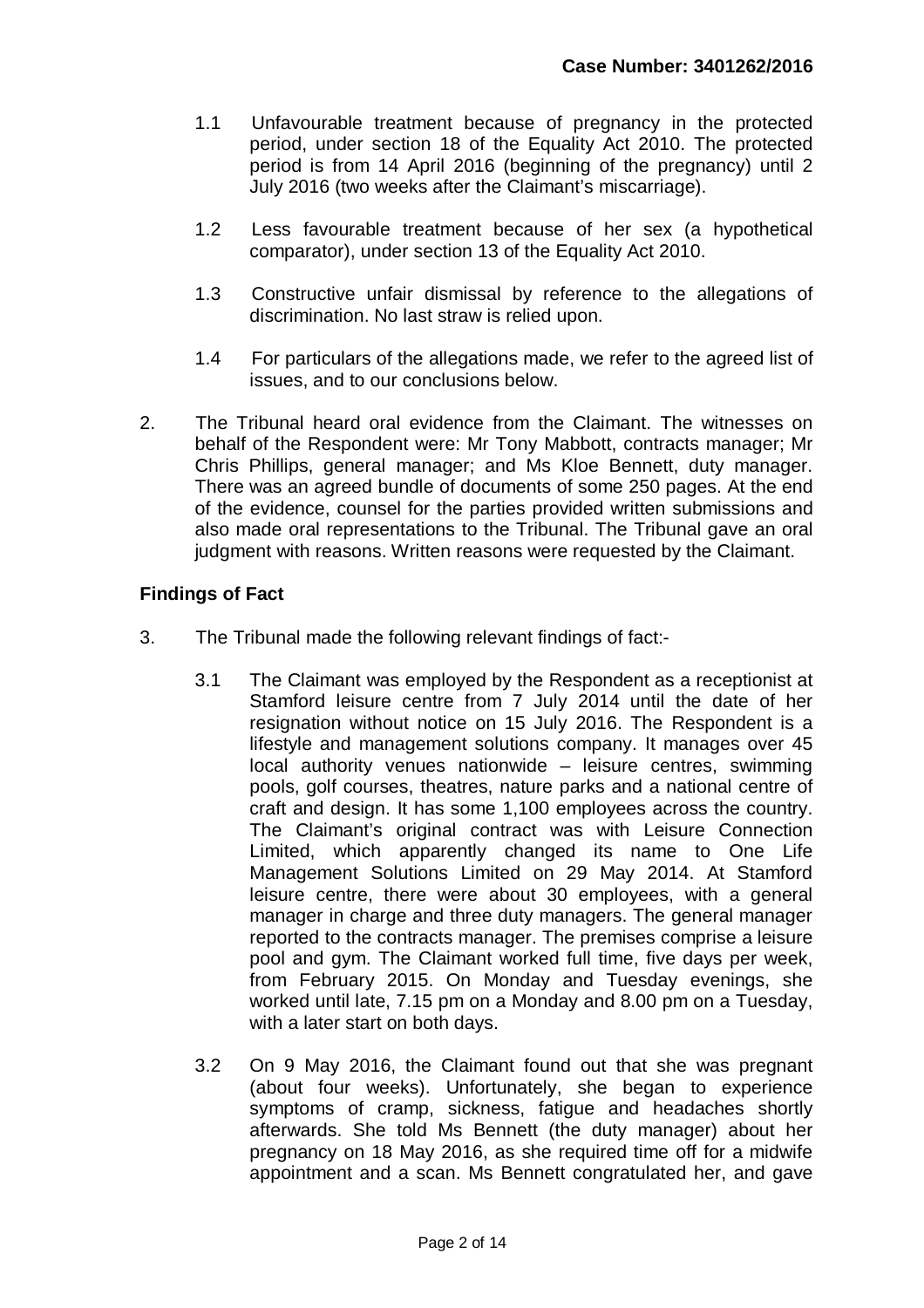her the time off. On the following day, 19 May, Ms Bennett told the Claimant that she could go home early, because she was upset. There was then a follow up text from Ms Bennett to the Claimant, asking the Claimant if she was OK, and confirming that Ms Bennett had not told colleagues at work about the Claimant's pregnancy, presumably at the Claimant's request. The Claimant, in her crossexamination, conceded that Ms Bennett was supportive and sympathetic at this time. We find that Ms Bennett did not say on 18 May that the Claimant was 'milking it' (as is alleged), as this would have been inconsistent with her general support of the Claimant.

- 3.3 On 20 May 2016, the Claimant told Mr Phillips about her pregnancy. At this point, there is no reference in the GP notes to her pregnancy being "high risk", because the Claimant would not have known this until she had had her scan on 23 May. Thus, we find that the discussion was around the Claimant wanting to change her hours, because she was feeling tired. We also find that Mr Phillips asked the Claimant for written proof of pregnancy, so that a risk assessment could be conducted and the approval of Mr Mabbott obtained for any changes in hours and shifts.
- 3.4 On 23 May, the Claimant had a day off for her scan, which revealed serious complications. There is a dispute between the parties over whether Mr White, the Claimant's fiancé, rang Mr Phillips. We note that Mr White did not give evidence about this, and the telephone call is denied by Mr Phillips in his evidence. Further, no call record indicating that a call was made from the Claimant's or Mr White's phone to Mr Phillips on that day has been produced. If the phone call was made, it was unlikely that Mr White would have gone into any detail; he would have probably said that the result of the scan was not good and the Claimant could not go to work for the rest of the day, and needed the following day off to visit the midwife. That day off on 24 May was given to the Claimant and she was paid for it. We find that it was unlikely that Mr White would have gone into any detailed medical issues at this point.
- 3.5 On 25 May, the Claimant had the scan result and we find that she did tell Mr Phillips about it, although not in the level of detail as claimed. In the Claimant's witness statement, she seems to have cut and pasted into the relevant paragraph the hospital documentation. However, whatever he was told, Mr Phillips is not medically qualified and the Claimant did not give him a copy of the scan result which is in the bundle, even though he had asked for proof of the pregnancy. The medical advice to the Claimant at this time was that she needed to be lying down in a horizontal position as much as possible. We therefore wonder why she wished to continue to work and not be signed off sick, and also wonder how it was that she was able to fly off on a holiday to Cyprus, and endure that stressful, uncomfortable, long flight, etc.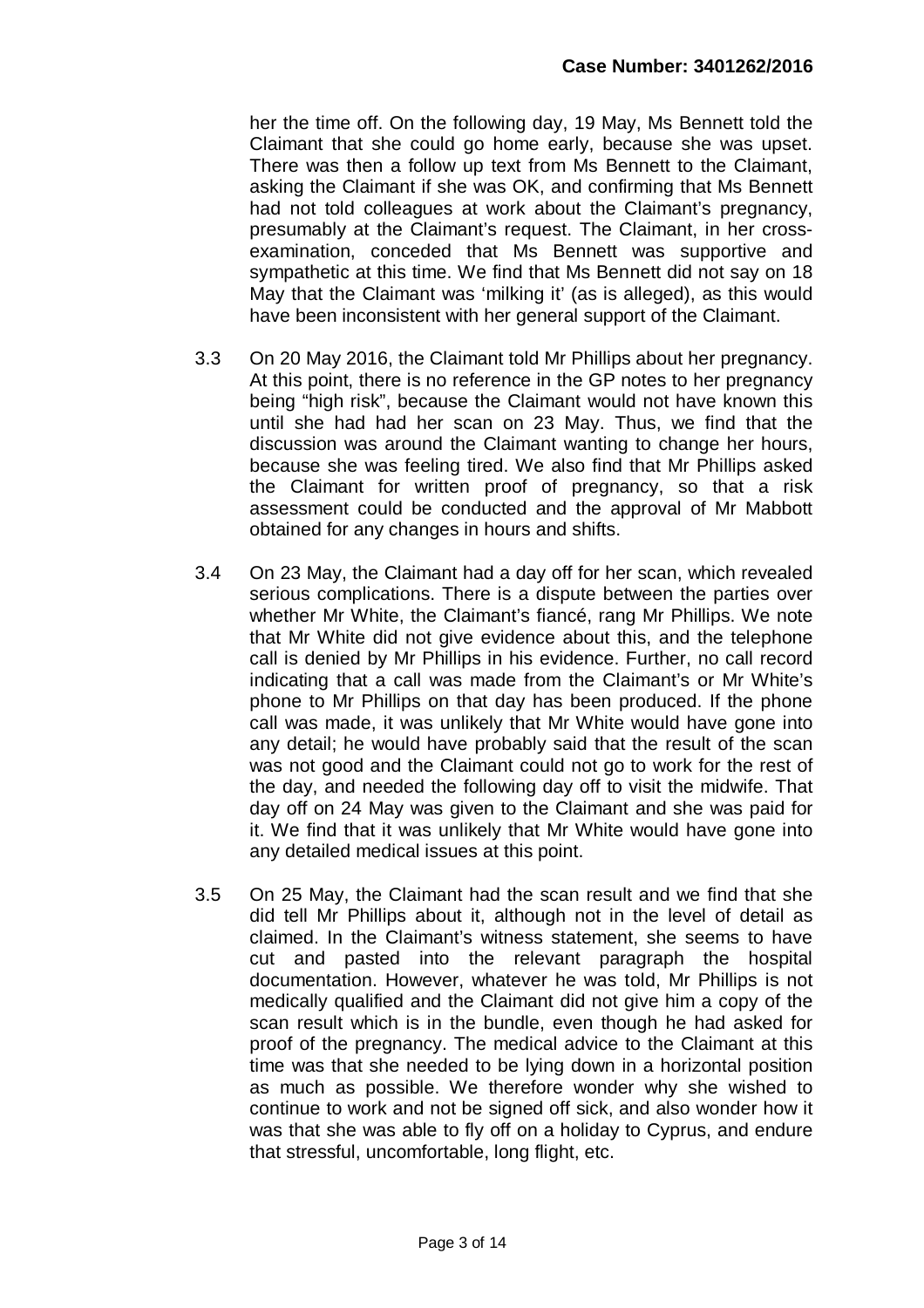- 3.6 The Claimant indeed went on holiday from 27 May to 3 June to Cyprus. She was due back to work on 6 June, but she had a scan on that day so did not attend work. The pregnancy was not ectopic, but still high risk. The Claimant was advised, therefore, to get plenty of rest, and avoid stress and over-exertion. The Claimant had not yet provided written proof of pregnancy to the Respondent. Mr Phillips says that he asked for it on her return to work, and the Claimant said that she did not need to provide it. Whatever the actual conversation was, the fact is that the Claimant did not provide it to the Respondent at this point, even though she must have had the medical evidence from the hospital.
- 3.7 The maternity, etc procedure of the Respondent, dated 8 April 2015, is an important document. It states that the objectives of the company are to ensure that all employees are aware and understand their entitlements under the policy, and to ensure that the policy and procedures are applied to full time and part time employees. That, in our view, means that the Respondent was obliged to tell the employee that she must comply with her responsibilities which are set out in the policy. One of these responsibilities is to provide evidence of an appointment card for antenatal care, which presumably would allow the employee to be paid for time off for antenatal care and also to notify formally the employer of the pregnancy. The manager's responsibilities include carrying out a risk assessment of the employee, and to eliminate or reduce considerably any potential risks to the employee. The risk assessment process is set out in Appendix 1. The note at the top of that process states that:

"Risk assessment for new or expectant mothers is required to protect them due to their specific condition and to identify any different and/or additional measures which may be required."

Under a heading: "Assessment of risk", the policy states that: the employer should take into account the actual risks associated with the work activities and whether the risks are increased due to any particular problems experienced by a new or expectant mother during her pregnancy or post-natal period. Thus, there was a duty on the Respondent under their procedure to ensure that the Claimant was aware she must provide written proof of pregnancy, and also to carry out a risk assessment – whatever the Management of Health and Safety at Work Regulations 1999 might say about the requirement for a risk assessment only being triggered by written notification of pregnancy. Mr Phillips did not advise the Claimant of the maternity policy, or send her a copy, or tell her where to find it (on the intranet), or tell her that she should look at it. Indeed, it would appear that he did not look at it himself. Nevertheless, he appears to have taken many of the steps required by the policy, including asking the Claimant to provide written proof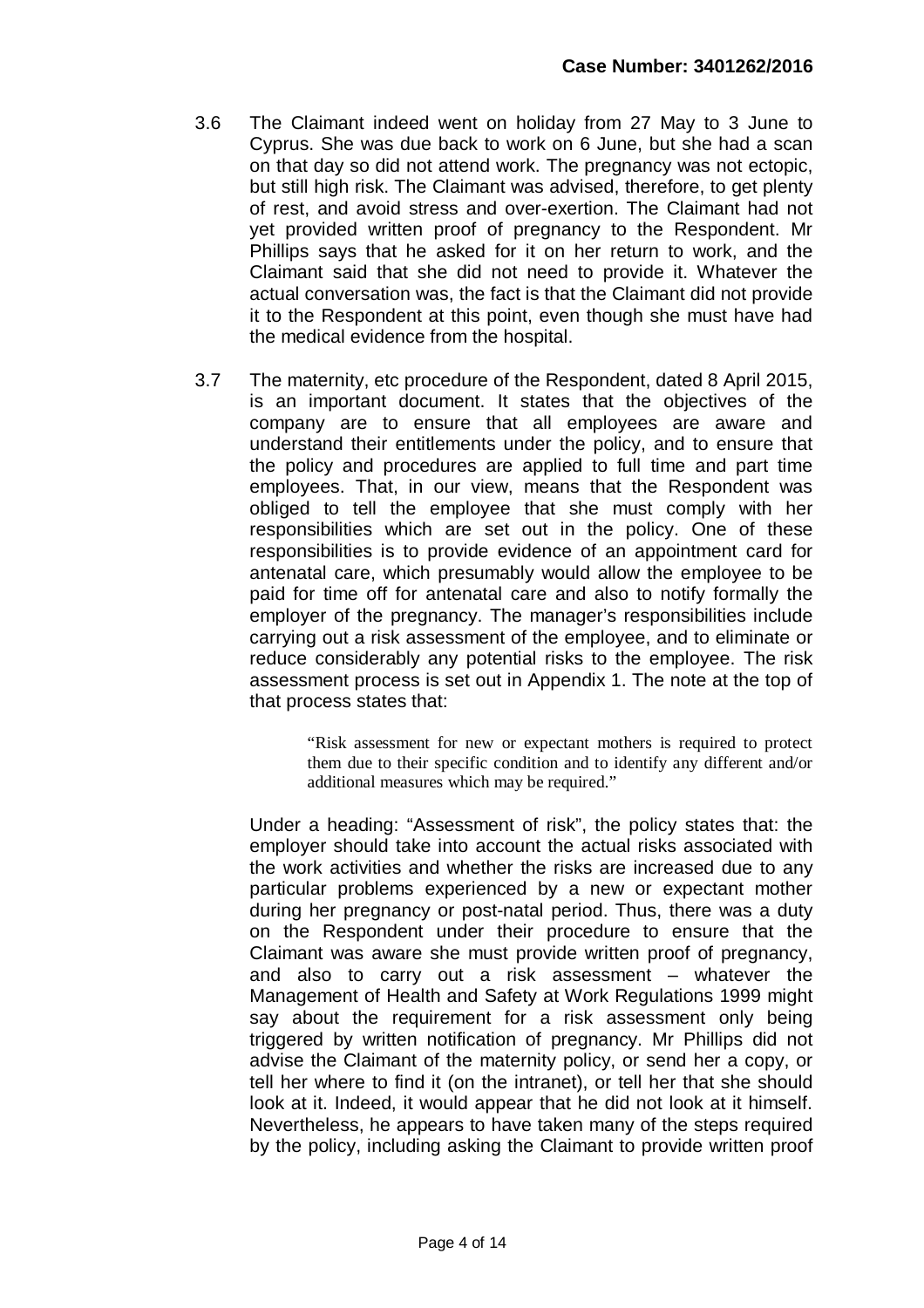of the pregnancy by way of antenatal appointment cards or otherwise, and also by authorising a risk assessment.

- 3.8 Thus, we accept Ms Bennett's evidence that, at some point before 14 June, she did conduct a risk assessment, and we have seen a copy of it. This was mainly carried out by reference to the Claimant's job description and place of work, but the Claimant must have been consulted, however informally, because on the form there is a reference to: 'Hours to be discussed with CM and GM once written confirmation has been received with the guidance Petra has been given from medical personnel'. The matters identified by the risk assessment were that the Claimant required regular breaks and duty managers would be told this, and that she needed to be able to sit down at the reception desk. It is clear from the documentation that Mr Phillips did discuss the Claimant's hours of work with her. In addition to the Claimant's reference to this in her witness statement, she says that she was comforted when Mr Phillips assured her that her hours would be sorted out and that they would look to change at least her Tuesday hours by the following week once Ms Bennett had completed the risk assessment, and there is a text message from the Claimant to her fiancé of that date, saying that the Respondent 'was going to change her hours for Tuesday hopefully from next week'. Thus, the plan would appear to be that, on the Claimant's return to work on 7 June after her holiday, Mr Phillips would look to change her hours, at least on the Tuesday. Tuesday was the important day because the Claimant had to go into work at her normal time on the following morning, Wednesday, and therefore had less time to recover from her shift.
- 3.9 On 14 June, there was a meeting attended by the Claimant, Mr Phillips and Ms Bennett. As with all such meetings, it was not minuted, and was not regarded as a formal meeting by the Respondent. There is some confusion as to who was there and what was said. However, all witnesses agree that the Claimant was told that the hours would not be changed, because there was at that point, in the Respondent's opinion, no need to do so. Extra breaks and better seating had been offered. Frustrated by the lack of progress, as she saw it, the Claimant showed to Ms Bennett, and presumably Mr Phillips, guidance from the Government website as to her rights. We find that at this point, Ms Bennett said to the Claimant: "Now you're really milking it". It may be that Ms Bennett went through the risk assessment with the Claimant, although she did not give her a copy. We find that the Claimant was told that any decision to change her hours had to be made by Mr Mabbott, who would be coming in on Friday if the Claimant wanted to discuss it with him. In the event, Mr Mabbott did not come in, because he was called away elsewhere. However, we also find that the Claimant would have had access to Mr Mabbott's contact details, if she had looked for them. It was open to her at any time to discuss the matter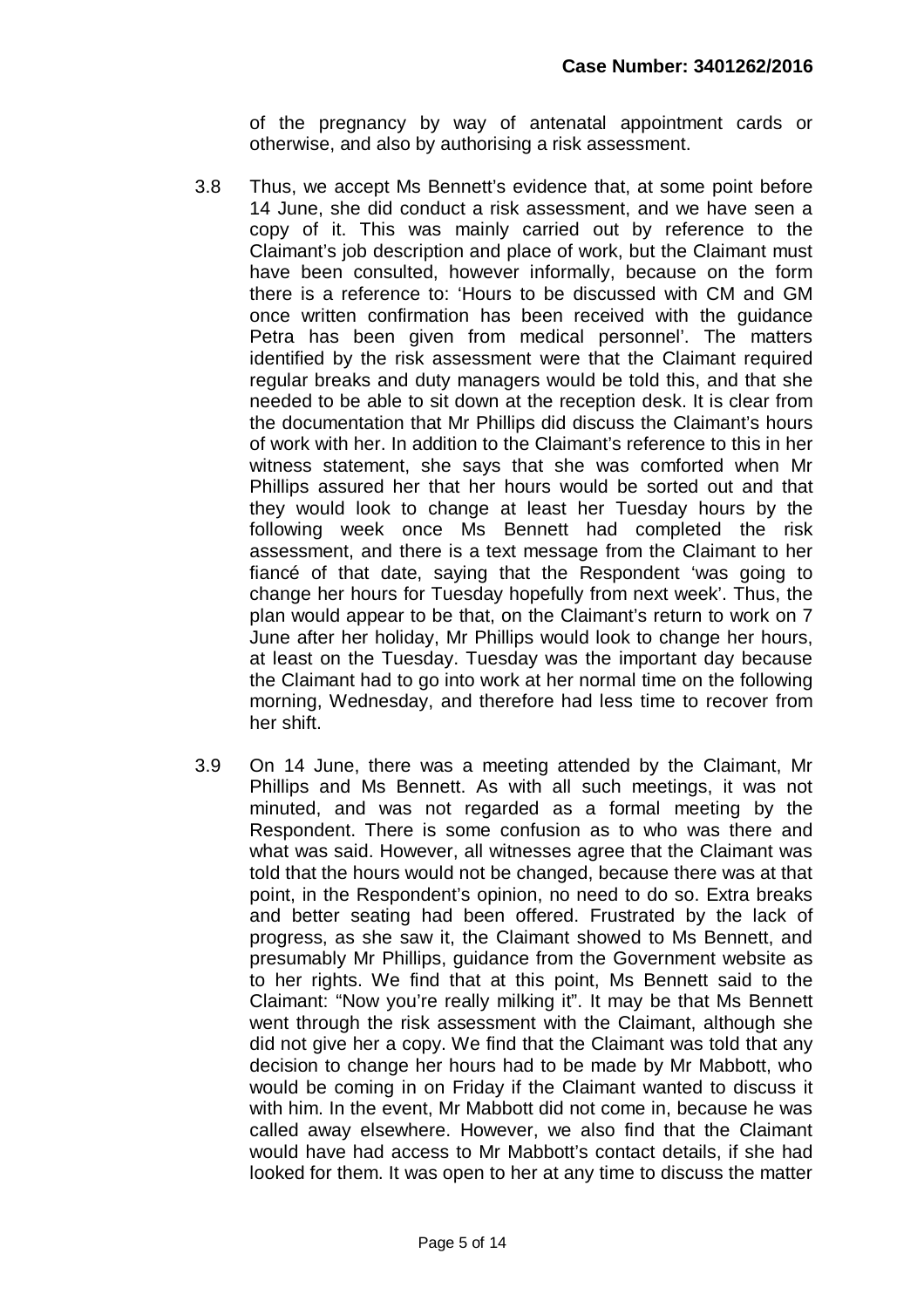with Mr Mabbott, who was aware of the situation. He was aware because Mr Phillips rang him the following day, 15 June. See below.

- 3.10 On 15 June, the Claimant provided a fit note to Mr Phillips. There is no reference in that document to this being a high risk pregnancy. However, there was a reference to working 9 to 5 being recommended by the Claimant's GP. The Claimant told us that she had been asked to bring proof of the days she went to medical appointments, presumably so that she could be paid for the time off. Otherwise, she was only entitled to statutory sick pay. There is a dispute between the parties as to whether Mr Phillips was given the fit note by the Claimant. We find that he was, as the Claimant had specifically obtained it from her GP to give to her employer, as she felt that it would assist her case on getting the hours change that she wanted. Even if the Claimant did not give Mr Phillips the fit note, he certainly knew what was in it, as he accepted in his evidence. Then, Mr Phillips rang Kroner, as instructed to do so by Mr Mabbott when he spoke to him on the telephone, and was advised by Kroner to get proof of pregnancy and consider altering the times of the shifts on Mondays and Tuesdays, in accordance with the doctor's fit note. Mr Phillips told us that if he had known that it was a high risk pregnancy, he would have contacted Kroner at the outset. Mr Mabbott did not attend Stamford leisure centre on 17 June, as he had been expected to, and therefore did not have a conversation with the Claimant about changing her shifts. We find that no formal meeting with him had ever been fixed.
- 3.11 Unfortunately, on Saturday 18 June, the Claimant suffered a miscarriage. She was signed off sick and did not return to work before her resignation on 15 July. In her resignation letter, she resigned with immediate effect, and said that she had been left with no choice in the light of her recent experiences regarding fundamental breaches of contract and loss of trust and confidence. She said that this specifically related to total mismanagement in the workplace relating to her recent pregnancy, harassment and discrimination related to the pregnancy, risk assessment failures, and exposure to extreme stress and subsequent loss of her pregnancy. At the same time, the Claimant indicated that she was lodging a formal grievance. Efforts were made by the Respondent to deal with that grievance, but in the end it was not pursued by the Claimant as she was not medically fit to attend meetings arranged by the Respondent.
- 3.12 Respondent's counsel drew to our attention the fact that the Claimant had only worked some 15 days between informing the Respondent of her pregnancy and her miscarriage. She had six days off for holiday, three days off for pregnancy-related appointments, which were all paid, half a day off sick and she left early on another day. The point made by the Respondent is that the Claimant was not at work very often during the relevant period, and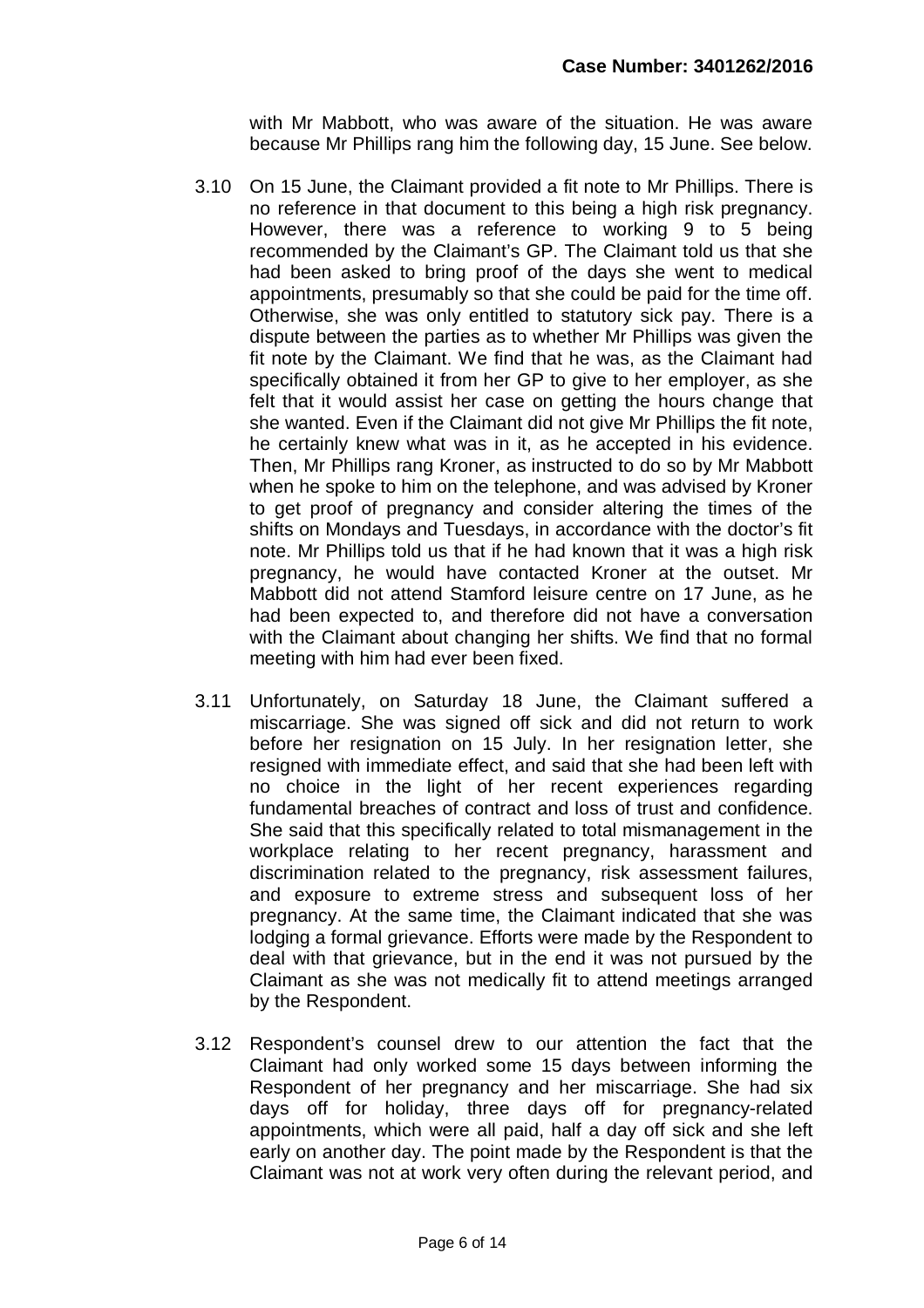only a few of those days worked would have been Mondays and Tuesdays.

- 3.13 Following her miscarriage, the Claimant asked the Respondent to send her contract of employment, and she was sent her original contract, and the variation to her terms and conditions that had been made in February 2015, by Mr Phillips. She was also sent the sickness policy, but not the maternity or grievance policies. Mr Phillips said that the policies he had were not current, and new ones were on the intranet. However, he did not explain why he did not point the Claimant in that direction. On the other hand, the Claimant did not ask specifically for any particular policy.
- 3.14 The Claimant gives extensive evidence in her witness statement to support her injury to feelings claim generally, but nothing specific in respect of individual allegations. However, as pointed out by Claimant's counsel, she was in a vulnerable position, and she was not shown the maternity policy by the Respondent. Thus, she resorted to obtaining the Government website information, which she should not have needed to do if Mr Phillips had referred her to their policy. When she showed Ms Bennett the Government website material, she was told that she was 'milking it'. That was upsetting for her.

#### **The Law**

4. The following provisions of the Equality Act 2010 are relevant:

Section 18(2)

"A person (A) discriminates against a woman if, in the protected period in relation to a pregnancy of hers, A treats her unfavourably –

- (a) because of the pregnancy, or
- (b) because of illness suffered by her as a result of it."

Section 18(6)

"The protected period, in relation to a woman's pregnancy, begins when the pregnancy begins, and ends –

- (a) …
- (b) If she does not have that right, at the end of the period of two weeks beginning with the end of the pregnancy."

Section 18(7)

"Section 13, so far as relating to sex discrimination, does not apply to treatment of a woman insofar as –

(a) it is in the protected period in relation to her and is for a reason mentioned in paragraph (a) or (b) of subsection  $(2)$ , ..."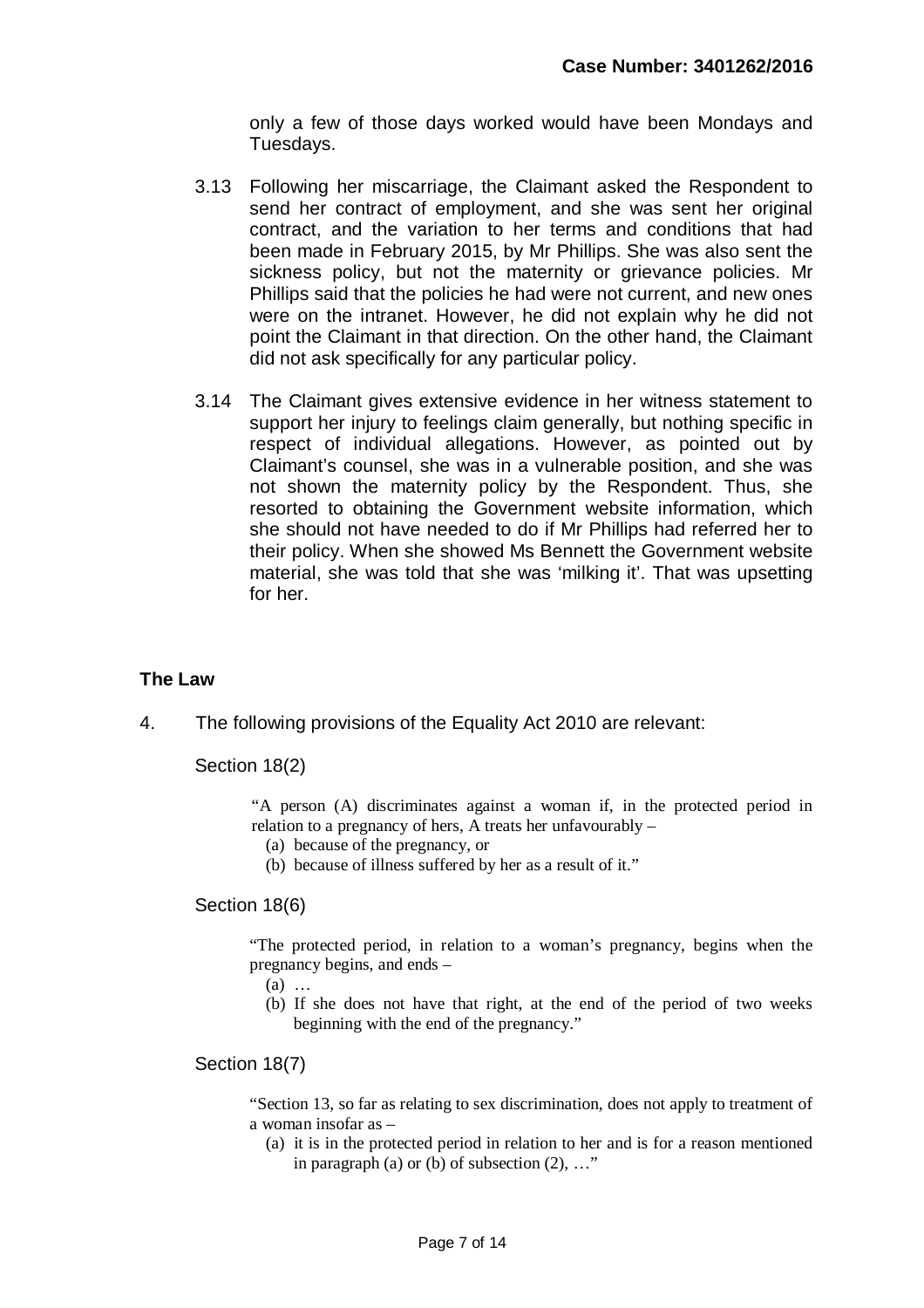Section 13(1)

"A person (A) discriminates against another (B) if, because of a protected characteristic, A treats B less favourably than A treats or would treat others."

Section 23(1)

"On a comparison of cases for the purposes of section 13 … there must be no material difference between the circumstances relating to each case."

Section 4 provides that both sex and pregnancy/maternity are protected characteristics.

#### Section 39(2)

"An employer (A) must not discriminate against an employee of  $A$ 's (B) –

- (a) as to B's terms of employment;
- (b) in the way A afford B access, or by not affording B access, to opportunities for promotion, transfer or training or for receiving any other benefit, facility or service;
- (c) by dismissing B;
- (d) by subjecting B to any other detriment.

#### Section 124(2) (Remedies)

"The tribunal may –

- (a) make a declaration as to the rights of the complainant and respondent in relation to the matters to which the proceedings relate;
- (b) order the respondent to pay compensation to the complainant;
- (c) make an appropriate recommendation.

#### Section 124(6)

"The amount of compensation which may be awarded under subsection (2)(b) corresponds to the amount which could be awarded by the county court … under section 119."

#### Section 119(4)

"An award of damages may include compensation for injured feelings (whether or not it includes compensation on any other basis)."

#### Section 136: Burden of proof

"(1) This section applies to any proceedings relating to a contravention of this Act.

(2) If there are facts from which the (tribunal) could decide, in the absence of any other explanation, that a person (A) contravened the provision concerned, the (tribunal) must hold that the contravention occurred."

(3) But subsection (2) does not apply if A shows that A did not contravene the provision."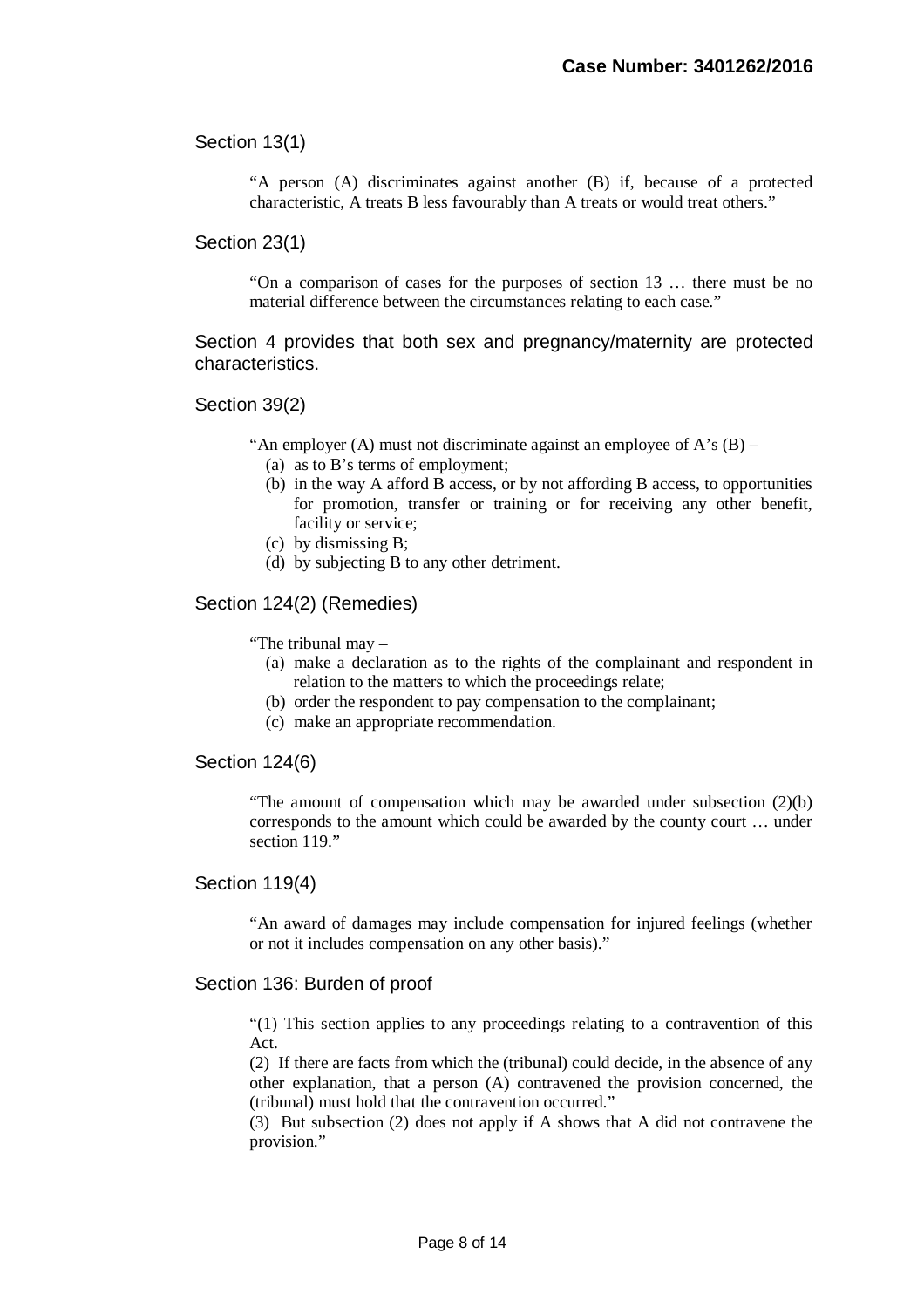5. We refer as far as is necessary to the well-known cases of Igen v Wong [2005] IRLR 258, CA; and Madarassy v Nomura International PLC [2007] IRLR 246, CA, for guidance on how to apply the burden of proof. The Claimant must first establish a first base or prima facie case of direct discrimination or pregnancy discrimination by reference to the facts made out. If she does so, the burden of proof shifts to the Respondent at the second stage to prove that they did not commit those unlawful acts. If the second stage is reached and the Respondent's explanation is inadequate, it would not merely be legitimate but also necessary for the Tribunal to conclude that the complaint should be upheld.

The basic question in a direct discrimination case is what are the grounds/reasons for the treatment complained of – see Amnesty International v Ahmed [2009] IRLR 884, EAT. In some cases, the grounds/reason for the treatment complained of is inherent in the act itself. In other cases, the act complained of is not discriminatory but is rendered so by discriminatory motivation, i.e. by the mental processes (whether conscious or unconscious) which led the alleged discriminator to act in the way he/she did. We should draw appropriate inferences from the conduct of the alleged discriminator and the surrounding circumstances (with the assistance, where necessary, of the burden of proof provisions) – see Anya v University of Oxford [2001] IRLR 377, CA.

In Glasgow City Council v Zafar [1998] IRLR 36, HL, it was held that it is not enough for the employee to point to unreasonable behaviour. She must show less favourable treatment, one of whose effective causes was the protected characteristic relied on.

So far as compensation for injury to feelings is concerned, then Presidential Guidance on Tribunal Awards was issued in September 2017, following the decision of DeSouza v Vinci Construction (UK) Limited [2017] EWCA Civ 879. The Simmons v Castle uplift applies to tribunal awards for injury to feelings and psychiatric damage. Thus, the well-known Vento bands are updated to £800 to £8,400.00 for the lower band, £8,400 to £25,200 for the middle band, and £25,200 to £42,000 for the upper band.

In Armitage, Marsden and HM Prison Service v Johnson [1997] IRLR 162, EAT, the relevant principles for assessing awards for injury to feelings for unlawful discrimination were set out:

"1. Injury to feelings awards are compensatory. They should be just to both parties. They should compensate fully without punishing the tortfeasor.

2. The award should not be too low as that would diminish respect for the policy of the anti-discrimination legislation. On the other hand, the award should be restrained as excessive awards could be seen as the way to untaxed riches.

3. Awards should bear some broad similarity to awards in personal injury cases.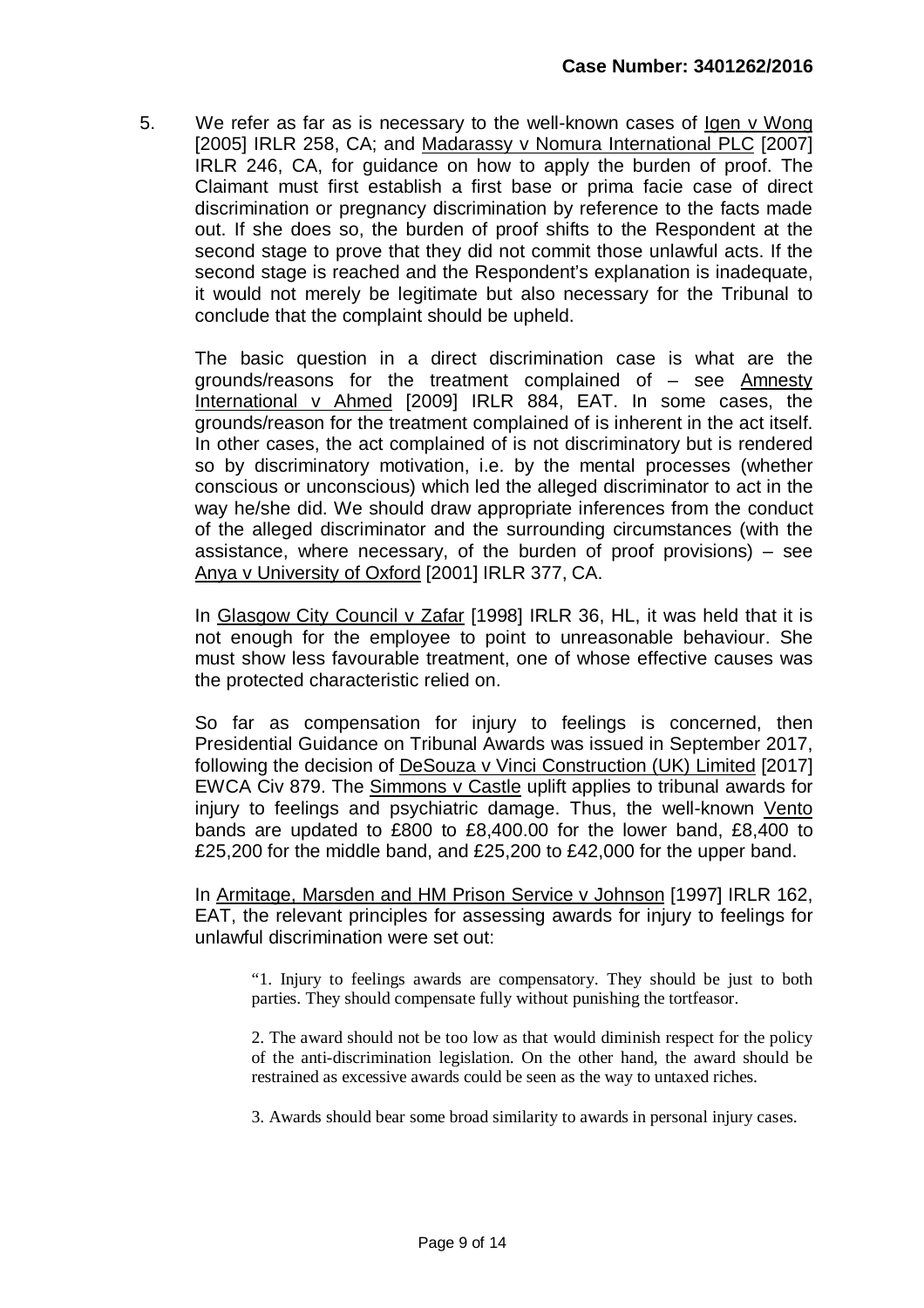4. In exercising their discretion when assessing a sum, the tribunal should remind themselves of the value in everyday life of the sum that they have in mind. This may be done by reference to purchasing power or by reference to earnings.

5. The tribunal should bear in mind the need for public respect for the level of awards made."

In the case of The Trustees of Swansea University Pensions and Assurance Scheme and Swansea University v Williams [2015] IRLR 855, the EAT considered the meaning of the word "unfavourably" in section 18 of Equality Act. It is not to be equated with the concept of "detriment" used elsewhere in the Act. Further, it is unnecessary to have a comparator, as what is unfavourable is to be measured against an objective sense of that which is adverse as compared with that which is beneficial. It is for the tribunal to recognise when an individual has been treated unfavourably. A broad view is to be taken and judged by broad experience of life. Persons may be said to have been treated unfavourably if they are not in a position as good as others generally would be.

6. By section 94(1) of Employment Rights Act 1996, an employee has the right not to be unfairly dismissed by his employer.

By section 95(1)(c), an employee is dismissed by his employer if the employee terminates the contract under which he is employed (with or without notice) in circumstances in which he is entitled to terminate it without notice by reason of the employer's conduct. This is so called constructive dismissal.

By section 39(7)(b) of Equality Act, a discriminatory dismissal can be a discriminatory constructive dismissal.

An employee has the right to treat himself as discharged from his contractual obligations only where his employer is guilty of conduct which goes to the root of the contract of employment or which shows that the employer no longer intends to be bound by one or more central terms of the contract – see Western Excavating (EEC) v Sharp [1978] IRLR 27, CA. Thus, the employer's conduct must constitute a repudiatory breach of the contract. There is implied into every contract of employment a term that the employer will not, without reason or proper cause, conduct themselves in a manner calculated or likely to destroy or seriously damage the relationship of confidence and trust between employer and employee. Any breach of this implied term is a fundamental breach amounting to a repudiation which necessarily goes to the root of the contract – see Woods v WM Car Services (Peterborough) Limited [1982] IRLR 414, CA; and Malik v BCCI SA [1997] IRLR 462, HL. Conduct which breaches the term of trust and respect is automatically serious enough to be a repudiatory breach, permitting the employee to leave and claim constructive dismissal – see Morrow v Safeway Stores [2002] IRLR 9, EAT. In Buckland v Bournemouth University Higher Education Corporation [2010] IRLR 445, CA, it was held that the range of reasonable responses test is not appropriate to establishing whether an employer has committed a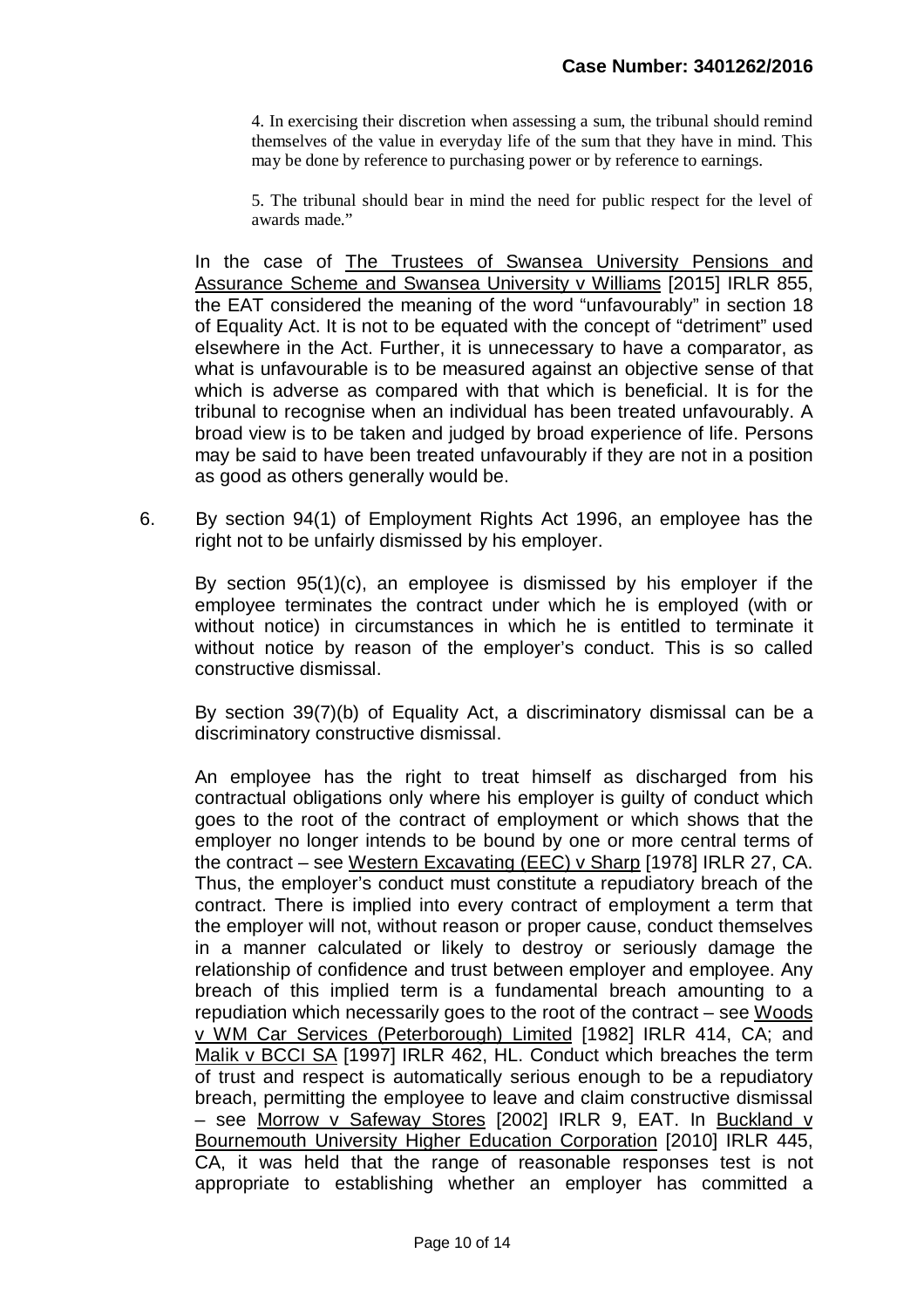repudiatory breach of contract entitling an employee to leave and claim constructive dismissal. The Malik test is the correct test.

The employee must leave in response to the breach of contract. In Nottinghamshire County Council v Meikle [2004] IRLR 703, CA, it was held that once a repudiation of a contract has been established, the proper approach is to ask whether the employee has accepted that repudiation by treating the contract of employment as at an end. It must be in response to the repudiation, but the fact that the employee also objected to other actions or inactions of the employer, not amounting to a breach of contract, would not vitiate the acceptance or the repudiation. It is enough that the employee resigned in response, at least in part, to fundamental breaches by the employer.

An innocent party must at some stage elect between whether to affirm the contract or accept the repudiation, which latter course brings the contract to an end. Delay in deciding what to do in itself does not constitute affirmation of the contract, but if it is prolonged, it may be evidence of an implied affirmation – see WE Cox Toner (International) Limited v Crook [1981] IRLR 443, EAT. Whether there has been a breach of trust and confidence in any given case is an objective test for the tribunal to determine. The fact that the employer's conduct must either be calculated or likely to destroy or seriously damage the employment relationship is arguably a high threshold.

### **Conclusions**

- 7. Having regard to our findings of relevant fact, applying the appropriate law, and taking into account the submissions of the parties, we have reached the following conclusions:-
	- 7.1 We find it convenient to set out our conclusions by reference to the agreed list of issues. We follow the numbering in that list of issues.

2a. There was in fact no "refusal" to review the Claimant's hours. A refusal implies a definite and clear decision refusing a request. That was not the case here. The Respondent was waiting until they had received proof of pregnancy, and had done a risk assessment, before deciding whether or not to review the Claimant's hours.

2b. The Respondent's maternity policy did not give any specific date by which a risk assessment had to be carried out. Given that the Claimant had been absent on holiday, and otherwise had not been at work for periods of time, we conclude that there was no undue delay here.

2c. The review of hours was essentially work in progress, and continued to be until the Claimant's miscarriage. A risk assessment was carried out. The Claimant did not provide the Respondent with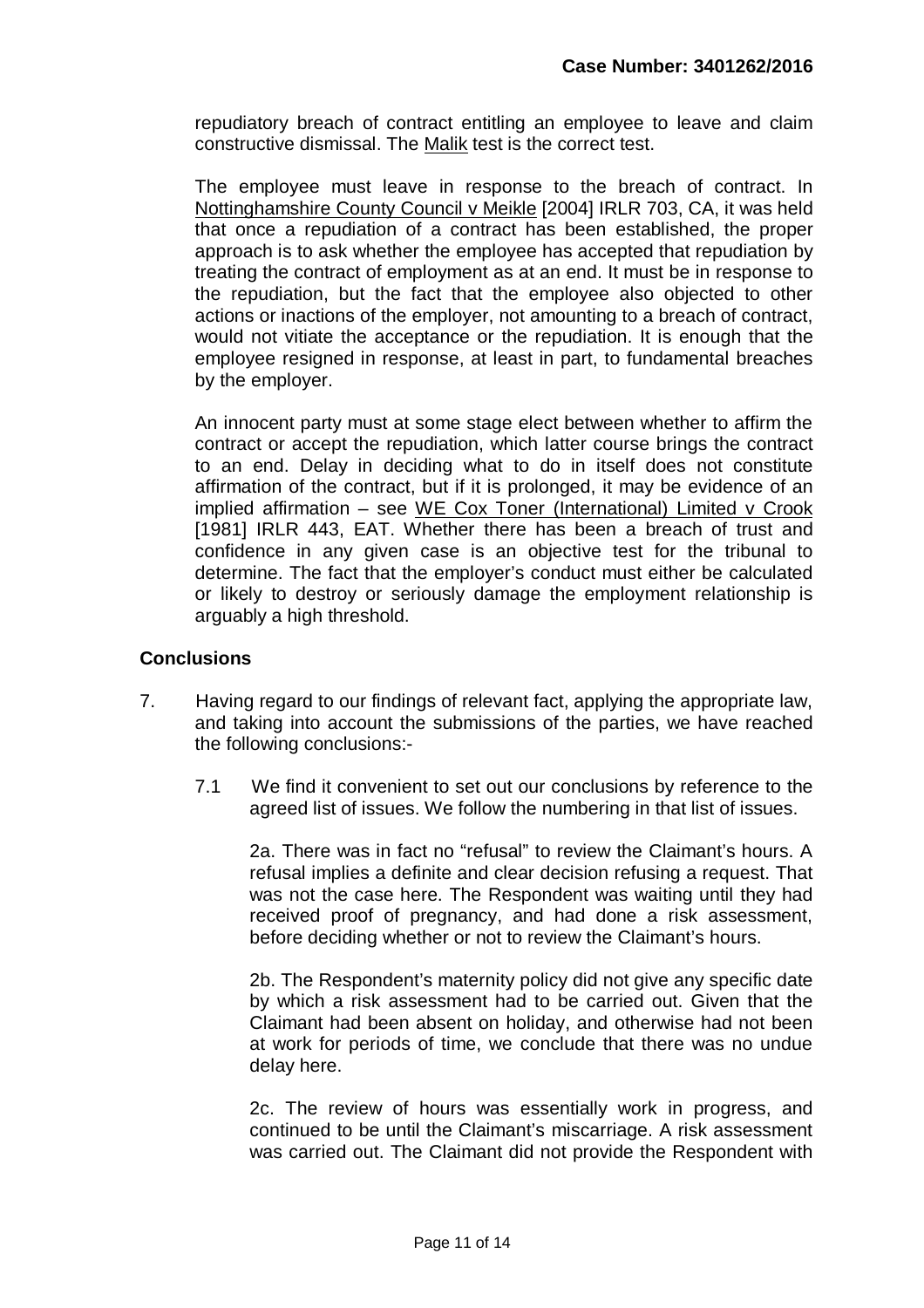written evidence of her 'high risk' pregnancy, when she could have done.

2d(i). There was no refusal to adjust the Claimant's hours of work. The matter was in Mr Mabbott's hands, or would have been, after the advice from Kroner. We conclude that if the Claimant had not unfortunately suffered a miscarriage, and had returned to work on 20 June, Mr Phillips would have discussed the matter with her and arrangements for a change to the Claimant's hours would in all likelihood have been made. We particularly note that Mr Phillips was amenable to changing her hours, and had said as much on 7 June. However, he did not have the power to do that, as it had to be authorised by Mr Mabbott.

2d(ii). As the Claimant has conceded, this is not correct as the Claimant was given paid time off for her antenatal appointments, on each occasion. This time off was therefore not treated as sickness absence, as if it had been the Claimant would not have been paid (save for SSP).

2d(iii). This is not correct, as the Claimant was paid. Even if this was said, the Respondent was entitled to see proof of antenatal appointments before allowing the Claimant time off. Even in the absence of proof, they allowed that time off.

2d(iv). Even if Mr Phillips said that at present they were not changing hours for financial reasons, among other reasons, this was no absolute refusal, because the matter was still being considered, and no doubt awaited the Claimant's GP's confirmation of the desirability of the change of hours.

2d(v). The Claimant was not refused access to the contracts manager. She would have been able to talk to Mr Mabbott if he had come to Stamford on 17 June. In any event, she could have rung him up. We do not accept that she did not have access to his telephone number. She could have found it if she had looked for it.

2e. We accept that, at the meeting on 14 June, Ms Bennett said: 'now you are really milking it'. However, it was said in the context identified in our findings of fact. The Claimant showed Ms Bennett the Government website, when in fact she was already receiving paid time off, and when she had not provided proof of pregnancy or antenatal appointments.

2f. There was no refusal to implement the recommendations of the doctor's fit note. Put simply, events overtook it. As we have said above, if Mr Phillips had met with the Claimant on Monday 20 June, no doubt this is a matter that would have been discussed with her.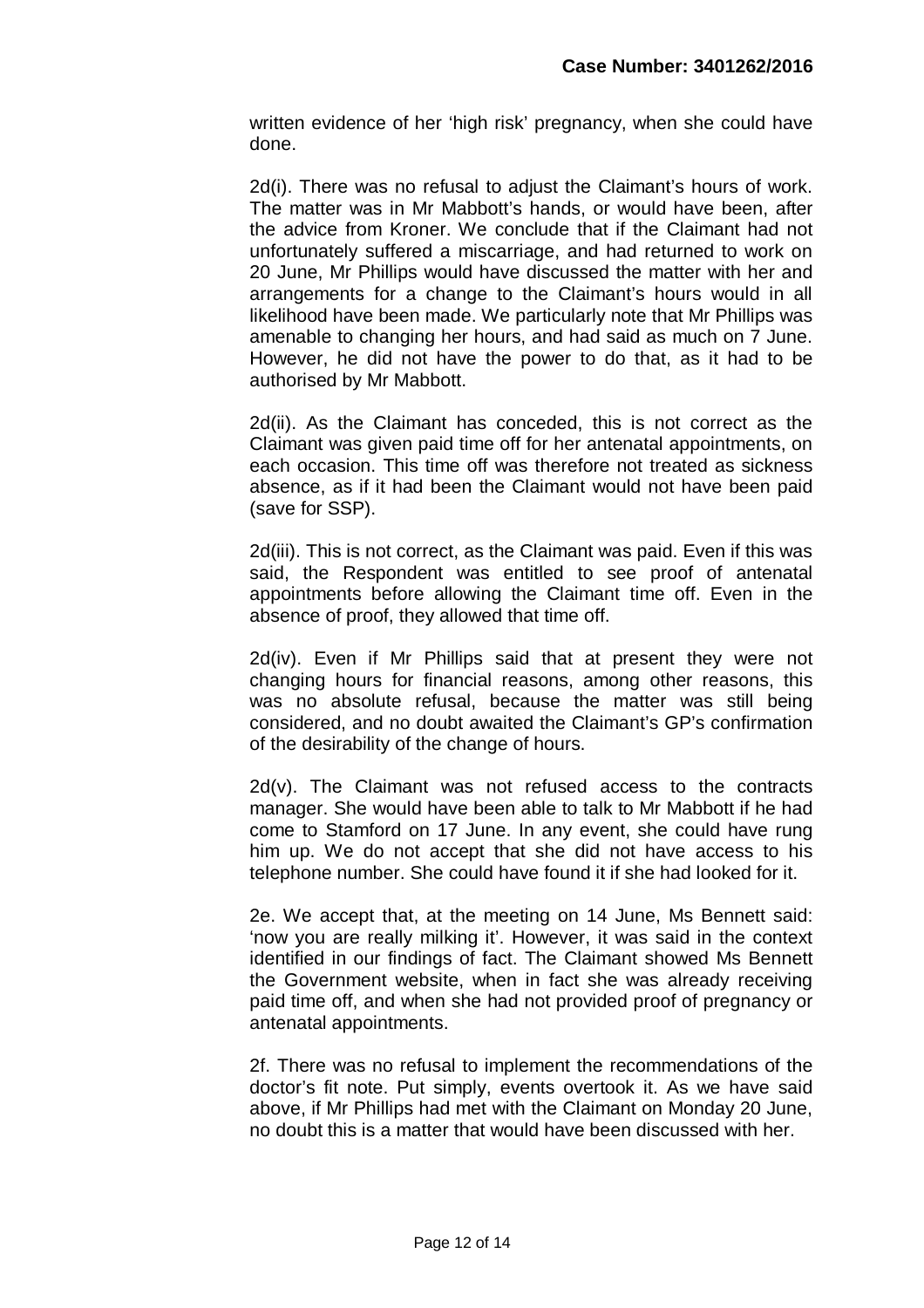2g. There was no agreed meeting with Mr Mabbott on 17 June. As with all meetings, it would seem, with the Respondent, it would have been an informal meeting if he had come to Stamford, which he normally did on a Friday. If the Claimant had not had a miscarriage on 18 June, then no doubt she could have spoken to Mr Mabbott on 24 June when he would have next been at Stamford.

- 7.2 Thus, just one incident of unfavourable treatment has been made out, in the context identified. The comment by Ms Bennett was obviously unfavourable treatment, having regard to the legal provisions, and it was because of pregnancy. The main thrust of the Claimant's case before us is that she wanted to change her hours. Oddly, given the medical advice, it was not that she wanted not to work at all so that she could remain lying down for as long as possible. In that context, we have considered whether the failing on the part of the Respondent in not reading and following its maternity policy, or ensuring that the Claimant did so, would have made any difference to the actions of the parties. We conclude that it would not. Providing proof of pregnancy and antenatal appointments was not necessary for the Claimant to receive her paid time off because the Respondent gave that to her anyway. The risk assessment that was conducted would have been reviewed and, no doubt, if the Claimant had given the Respondent the document she had obtained from the hospital, setting out the difficulties with her pregnancy, which is in the bundle, or GP reports/fit notes saying that this was a high risk pregnancy, the review would have included a recommendation for changes to shifts/hours in accordance with medical advice. The fact is, we have found that Mr Phillips did ask for medical evidence and that it was not provided by the Claimant until 15 June and, even then, there was no reference to the pregnancy being high risk. It would seem that the purpose of the Claimant in providing the medical evidence was not to inform the Respondent that her pregnancy was high risk, but rather to ensure that she got her hours and shifts changed.
- 7.3 The sex discrimination case is not made out on the facts. The Claimant was provided with her terms and conditions of employment. What she did not get were the various policies. However, that had nothing to do with her sex. If a man had asked Mr Phillips for various policies in addition to his contract of employment, we very much doubt that Mr Phillips would have sent them to him, particularly if they were out of date.
- 7.4 We turn to make our conclusions on the constructive dismissal (either unfair or discriminatory) case. This is not a final straw situation. The Claimant told us in her evidence that she felt let down badly at every step along the way by the Respondent, and she could not imagine how she could ever trust them again and put herself in situations like that in the future, especially if she got pregnant again. She could not face the thought of having to work